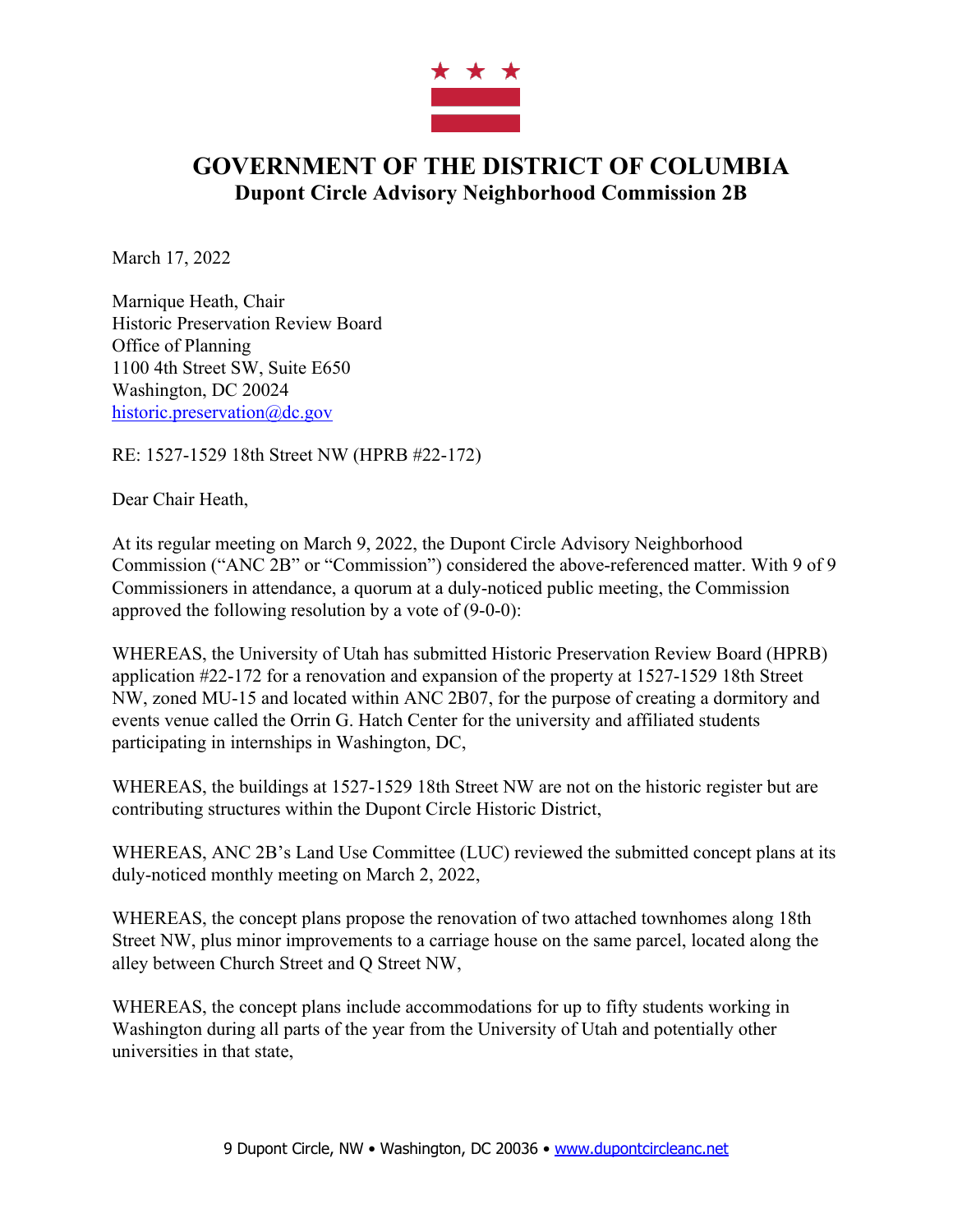WHEREAS, the concept plans would add a rear addition to the building's fourth floor, add a new fifth floor, create roof decks on the western and eastern sides of the building extending from the fifth floor, and remove accessory external stairs on the building facade,

WHEREAS, the concept plans show that the proposed additions to the building would not be visible by pedestrians on 18th Street or Church Street NW, but are visible on the secondary rear elevation from Church Street NW, which we find unobjectionable,

WHEREAS, the concept plans propose locating an emergency generator between the building facade and 18th Street and the public alley just north of Church Street NW, plus adding new condensing units in front of the existing carriage house, each enclosed by either landscaping or fencing, or a combination of the two,

WHEREAS, the LUC suggested the following changes:

• Placing a generator between the building facade and 18th Street NW would serve only to negatively impact the adjacent public realm in this context and set an inappropriate precedent for the community. It is recommended that an alternative location for the generator – prioritizing areas of least visibility and shielded from public space – be identified by the applicants, including the same or similar location in a below grade vault that is lined with sound absorbing material.

WHEREAS, by law, the HPRB gives "great weight" to recommendations in duly adopted ANC resolutions and carefully considers the views of community organizations and citizens per DC Code 1-309-10 (d)(3)(a).

THEREFORE, BE IT RESOLVED that ANC 2B supports HPRB application #22-172 pursuant to the following:

• Relocating the generator to a location of least visibility, shielded from public space, and not between the building facade and 18th Street NW.

BE IT FURTHER RESOLVED that ANC 2B requests that the ANC's Chair, the Land Use Committee's Chair, and the ANC's Executive Director be sent copies of the final concept design and actions as approved by the HPRB and/or HPRB staff.

Commissioners William Herbig (2B05@anc.dc.gov) and Matthew Holden (2B08@anc.dc.gov) are the Commission's representatives in this matter.

ON BEHALF OF THE COMMISSION.